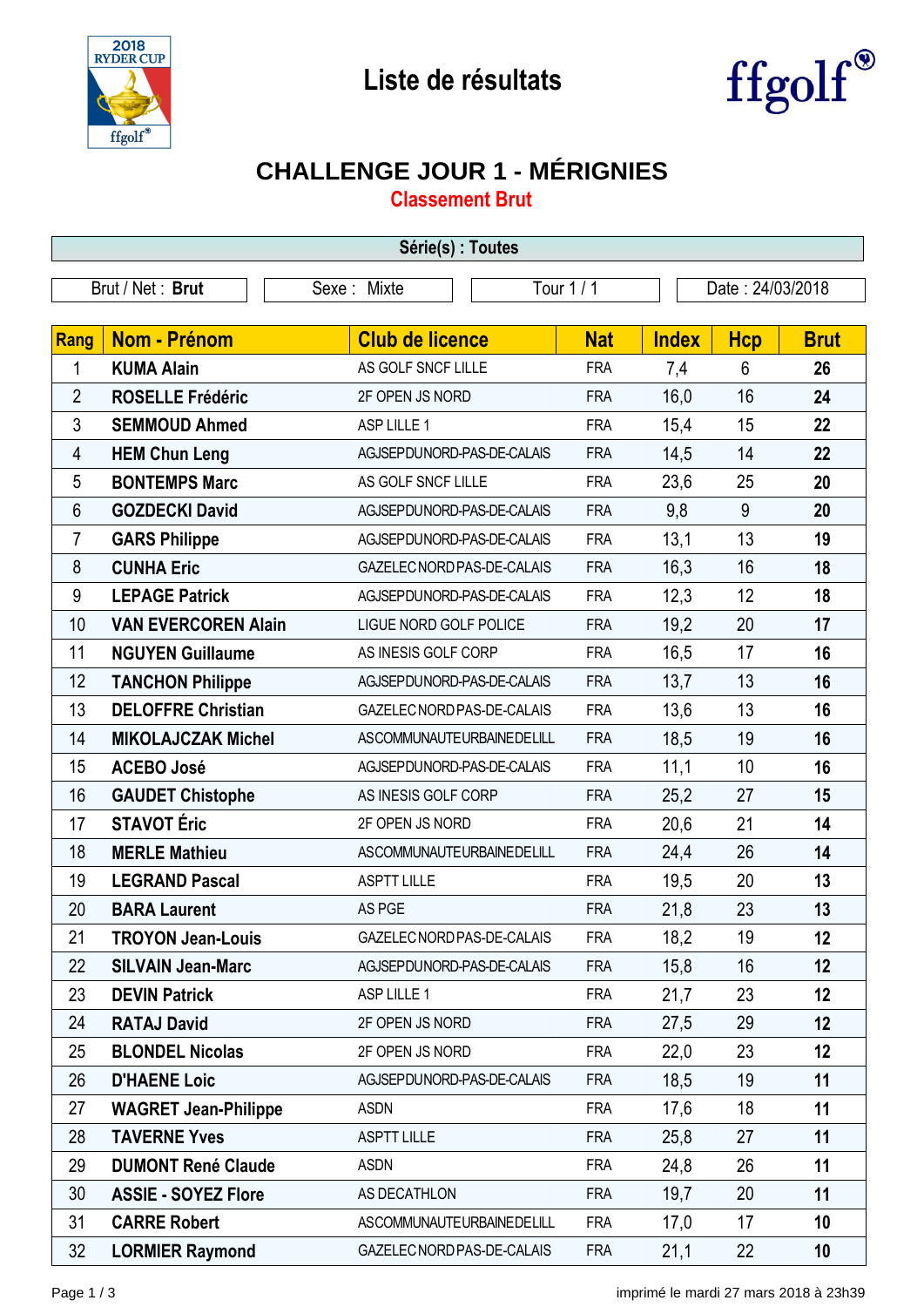| <b>Rang</b> | Nom - Prénom               | <b>Club de licence</b>     | <b>Nat</b> | <b>Index</b> | <b>Hcp</b> | <b>Brut</b>             |
|-------------|----------------------------|----------------------------|------------|--------------|------------|-------------------------|
| 33          | <b>BROUTEELE Thierry</b>   | LIGUE NORD GOLF POLICE     | <b>FRA</b> | 20,7         | 21         | 10                      |
| 34          | <b>CUNHA Dominique</b>     | GAZELEC NORD PAS-DE-CALAIS | <b>FRA</b> | 16,9         | 17         | 10                      |
| 35          | <b>CIMETIERE Xavier</b>    | AGJSEPDUNORD-PAS-DE-CALAIS | <b>FRA</b> | 24,4         | 26         | 10                      |
| 36          | <b>LOYARTE Gregory</b>     | AS INESIS GOLF CORP        | <b>FRA</b> | 33,5         | 36         | 10                      |
| 37          | <b>LEMOINE Nicolas</b>     | AGJSEPDUNORD-PAS-DE-CALAIS | <b>FRA</b> | 21,5         | 22         | 10                      |
| 38          | <b>BONNET Jean Jacques</b> | AS GOLF SNCF LILLE         | <b>FRA</b> | 16,2         | 16         | 10                      |
| 39          | <b>LEBAS Fabien</b>        | AS DECATHLON               | <b>FRA</b> | 22,2         | 23         | 9                       |
| 40          | <b>AERNOUT Ludovic</b>     | AS PGE                     | <b>FRA</b> | 23,2         | 24         | $\boldsymbol{9}$        |
| 41          | <b>LASEK Richard</b>       | 2F OPEN JS NORD            | <b>FRA</b> | 18,7         | 19         | 9                       |
| 42          | <b>KAZMIERCZAK Denis</b>   | LIGUE NORD GOLF POLICE     | <b>FRA</b> | 28,5         | 31         | 9                       |
| 43          | <b>CAVROIS Patrice</b>     | AS DECATHLON               | <b>FRA</b> | 21,8         | 23         | 9                       |
| 44          | <b>COPPIN Herve</b>        | GAZELEC NORD PAS-DE-CALAIS | <b>FRA</b> | 26,7         | 28         | 9                       |
| 45          | <b>VENANT Gaston</b>       | <b>ASPTT LILLE</b>         | <b>FRA</b> | 18,5         | 19         | 9                       |
| 46          | <b>LAZZAOUI David</b>      | <b>ASDN</b>                | <b>FRA</b> | 24,7         | 26         | 9                       |
| 47          | <b>COETMEUR Bernard</b>    | GAZELEC NORD PAS-DE-CALAIS | <b>FRA</b> | 21,2         | 22         | 8                       |
| 48          | <b>TENENBAUM Bertrand</b>  | AGJSEPDUNORD-PAS-DE-CALAIS | <b>FRA</b> | 25,4         | 27         | 8                       |
| 49          | <b>BECQUART Claude</b>     | ASP LILLE 1                | <b>FRA</b> | 22,7         | 24         | 8                       |
| 50          | <b>LE TALLEC Héléne</b>    | AS DECATHLON               | <b>FRA</b> | 29,7         | 31         | 8                       |
| 51          | <b>BOULAND Sylvie</b>      | AGJSEPDUNORD-PAS-DE-CALAIS | <b>FRA</b> | 23,6         | 24         | 8                       |
| 52          | <b>DELBECQ Nathalie</b>    | LIGUE NORD GOLF POLICE     | <b>FRA</b> | 34,5         | 37         | $\overline{7}$          |
| 53          | <b>TREDEZ Jean Marc</b>    | GAZELEC NORD PAS-DE-CALAIS | <b>FRA</b> | 31,1         | 34         | $\overline{7}$          |
| 54          | <b>DAVRIL Danièle</b>      | AS GOLF SNCF LILLE         | <b>FRA</b> | 24,2         | 25         | $\overline{7}$          |
| 55          | <b>LOTTIAUX Gerard</b>     | GAZELEC NORD PAS-DE-CALAIS | <b>FRA</b> | 18,4         | 19         | $\overline{7}$          |
| 56          | <b>VIGODA Jacques</b>      | <b>ASPTT LILLE</b>         | <b>FRA</b> | 29,5         | 32         | $6\phantom{1}$          |
| 57          | <b>RABOUIN Florent</b>     | AS DECATHLON               | <b>FRA</b> | 22,8         | 24         | $6\phantom{1}$          |
| 58          | <b>PERDU Christian</b>     | AGJSEPDUNORD-PAS-DE-CALAIS | <b>FRA</b> | 24,9         | 26         | $6\phantom{1}$          |
| 59          | <b>SEMMOUD Nicole</b>      | ASP LILLE 1                | <b>FRA</b> | 25,0         | 26         | $6\phantom{1}$          |
| 60          | <b>POLLET Jean</b>         | AGJSEPDUNORD-PAS-DE-CALAIS | <b>FRA</b> | 25,9         | 28         | $5\phantom{.0}$         |
| 61          | <b>HOLINIER Jerome</b>     | AS DU CE CIC NORD OUEST    | <b>FRA</b> | 31,1         | 34         | $5\phantom{.0}$         |
| 62          | <b>DELBROUQUE Bertrand</b> | GAZELEC NORD PAS-DE-CALAIS | <b>FRA</b> | 30,4         | 33         | $5\phantom{.0}$         |
| 63          | <b>MUNY Antoine</b>        | AS DECATHLON               | <b>FRA</b> | 23,9         | 25         | $5\phantom{.0}$         |
| 64          | <b>WATERLOT Bruno</b>      | GAZELEC NORD PAS-DE-CALAIS | <b>FRA</b> | 32,4         | 35         | $5\phantom{.0}$         |
| 65          | <b>ALSON Jean Paul</b>     | ASCOMMUNAUTEURBAINEDELILL  | <b>FRA</b> | 29,6         | 32         | 4                       |
| 66          | <b>WULLUS Jean-Noel</b>    | 2F OPEN JS NORD            | <b>FRA</b> | 25,2         | 27         | 4                       |
| 67          | <b>DECOOL Patrick</b>      | ASUD GOLF                  | <b>FRA</b> | 27,1         | 29         | 4                       |
| 68          | <b>THIERY Jerome</b>       | <b>ASDN</b>                | <b>FRA</b> | 54           | 39         | 4                       |
| 69          | <b>PARYS Franck</b>        | ASUD GOLF                  | <b>FRA</b> | 35,0         | 38         | $\mathbf{3}$            |
| 70          | <b>WATTRELOT Francis</b>   | ASP LILLE 1                | <b>FRA</b> | 21,9         | 23         | $\overline{\mathbf{3}}$ |
| 71          | <b>BAEKELAND Charlotte</b> | GAZELEC NORD PAS-DE-CALAIS | <b>FRA</b> | 29,0         | 31         | $\overline{\mathbf{3}}$ |
| 72          | <b>PEAUDECERF Patrice</b>  | AS DU CE CIC NORD OUEST    | <b>FRA</b> | 33,5         | 36         | $\overline{3}$          |
| 73          | <b>DELATTRE Yveline</b>    | <b>ASDN</b>                | <b>FRA</b> | 30,5         | 32         | $\overline{3}$          |
| 74          | <b>HENIN Pascal</b>        | ASCOMMUNAUTEURBAINEDELILL  | <b>FRA</b> | 28,7         | 31         | $\overline{2}$          |
| 75          | <b>PELTIER Patricia</b>    | ASP LILLE 1                | <b>FRA</b> | 28,7         | 30         | $\overline{2}$          |